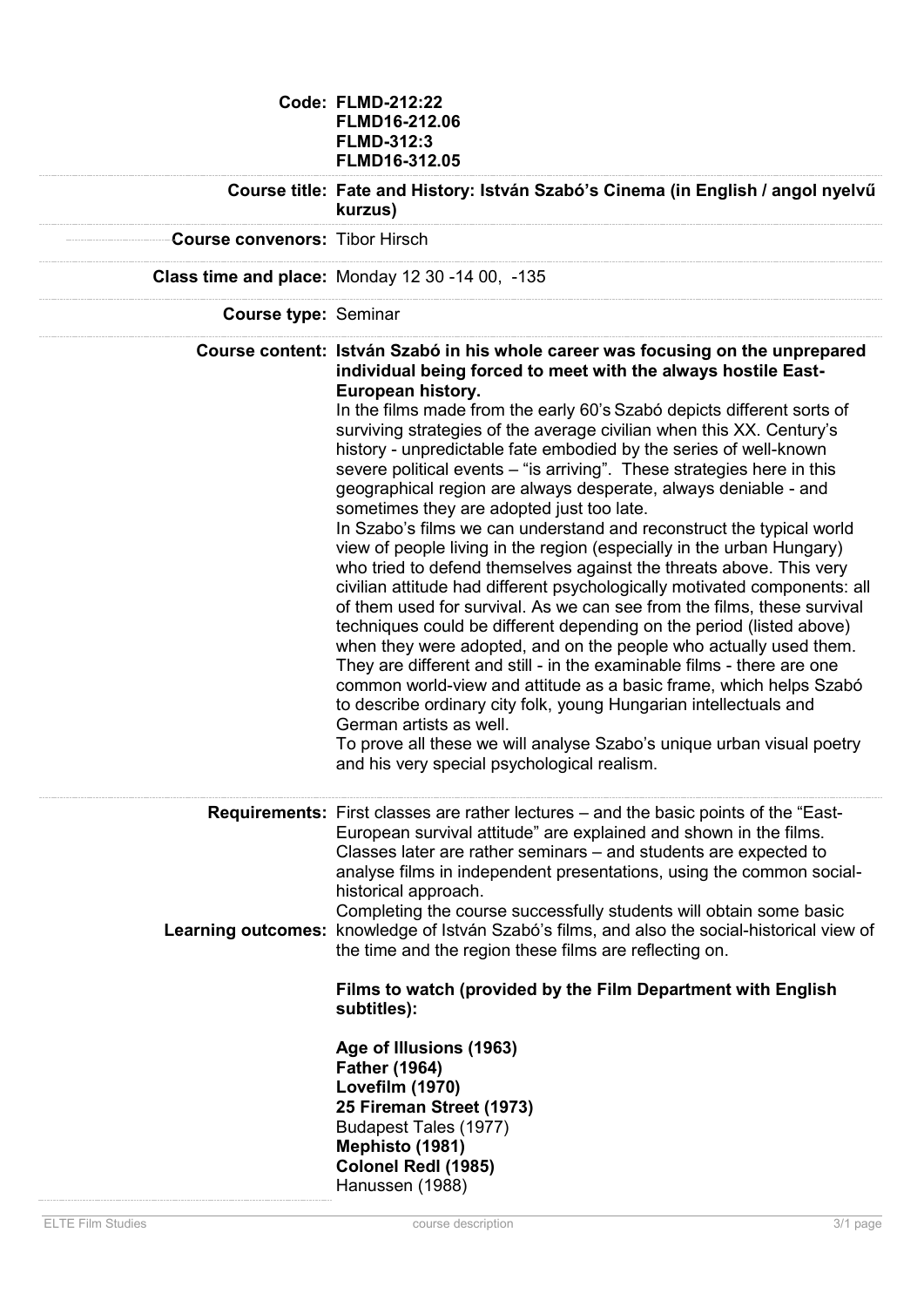| Sweet Emma, Dear Böbe (1991)<br>Sunshine (1999)<br>Taking Sides (2001)<br>(Titles in bold letters will be the most frequently referred ones in the<br>clasess)<br>Indicative Reading: Some books on Hungarian Cinema in connection with the topic of<br>the seminar<br><b>Bryan Burns</b><br>Fairleigh Dickinson Univ Press 1996 World Cinema: Hungary<br>Hungarian cinema: from coffee house to multiplex<br>John Cunningham<br>Wallflower, 2004<br>Word and image: history of the Hungarian cinema<br>István Nemeskürty<br>Corvina Press, 1968<br>History must answer to man: the contemporary Hungarian cinema<br><b>Graham Petrie</b><br>Corvina Kiadó, 1981<br><b>Plot-summaries in English:</b><br>Magyar Filmográfia. Játékfilmek – Hungarian Feature Films 1931-1998.<br>(szerk. Varga Balázs) Budapest, Magyar Filmintézet 1999.<br>Books on Istvan Szabó in English<br>The spectral body : aspects of the cinematic oeuvre of István Szabó /<br>Zoltán Dragon. Newcastle, UK: Cambridge Scholars Press, 2006.<br>Goulding, Daniel (ed.): Five filmmakers: Tarkovsky, Forman, Polanski,<br>Szabó, Makavejev. Bloomington: Indiana Univ. Press, 1994.                                                                                                                    |
|----------------------------------------------------------------------------------------------------------------------------------------------------------------------------------------------------------------------------------------------------------------------------------------------------------------------------------------------------------------------------------------------------------------------------------------------------------------------------------------------------------------------------------------------------------------------------------------------------------------------------------------------------------------------------------------------------------------------------------------------------------------------------------------------------------------------------------------------------------------------------------------------------------------------------------------------------------------------------------------------------------------------------------------------------------------------------------------------------------------------------------------------------------------------------------------------------------------------------------------------------------------------------------|
|                                                                                                                                                                                                                                                                                                                                                                                                                                                                                                                                                                                                                                                                                                                                                                                                                                                                                                                                                                                                                                                                                                                                                                                                                                                                                  |
|                                                                                                                                                                                                                                                                                                                                                                                                                                                                                                                                                                                                                                                                                                                                                                                                                                                                                                                                                                                                                                                                                                                                                                                                                                                                                  |
|                                                                                                                                                                                                                                                                                                                                                                                                                                                                                                                                                                                                                                                                                                                                                                                                                                                                                                                                                                                                                                                                                                                                                                                                                                                                                  |
| Some reviews on Szabo's films, selected studies, articles,<br>interviews in English and French)<br>Paul, David: The esthetics of courage. Cineaste (1986) no. 4. pp. 16-<br>19.<br>Scott, Jay: Szabo's films "a record" of his life. The Globe and Mail (29<br>October 1988)<br>Sublett, Scott: Hungarian makes films to support people. The<br>Washington Times (10 September 1982)<br>Christensen, P. G.: Collaboration in István Szabó's Mephisto. Film<br>Criticism (Spring 1988) no. 3. pp. 20-32.<br>Martin, Marcel: Mephisto. Image et Son (Jan 1982) no. 368. pp. 29-33.<br>(French)<br>McFarlane, Brian: Mephisto. Cinema Papers (June 1982) no. 38. pp<br>262-264.<br>Piette, Alain: The face in the mirror. Literature/Film Quarterly (April<br>1998) pp. 136-141.<br>Strick, Philip: Colonel Redl. Films & Filming (December 1985) no. 375.<br>pp. 39-40.<br>Roth-Bettoni, Didier - Sauvaget, Daniel: Chère Emma. - Istvan Szabo,<br>cinéaste européen.<br>Revue du Cinéma (September 1992) no. 485. pp. 18–21. (French)<br><b>Suggestions for online-reading about Istvan Szabo:</b><br>Art, Politics, and 'Taking Sides': An Interview with Istvan Szabo by<br>Marty Fairbairn - Film Philosophy.<br>http://zakka.dk/euroscreenwriters/interviews/istvan_szabo.htm |
| theartsdesk Q&A: Director István Szabó   Film reviews<br><b>ELTE Film Studies</b><br>course description<br>$3/2$ page                                                                                                                                                                                                                                                                                                                                                                                                                                                                                                                                                                                                                                                                                                                                                                                                                                                                                                                                                                                                                                                                                                                                                            |